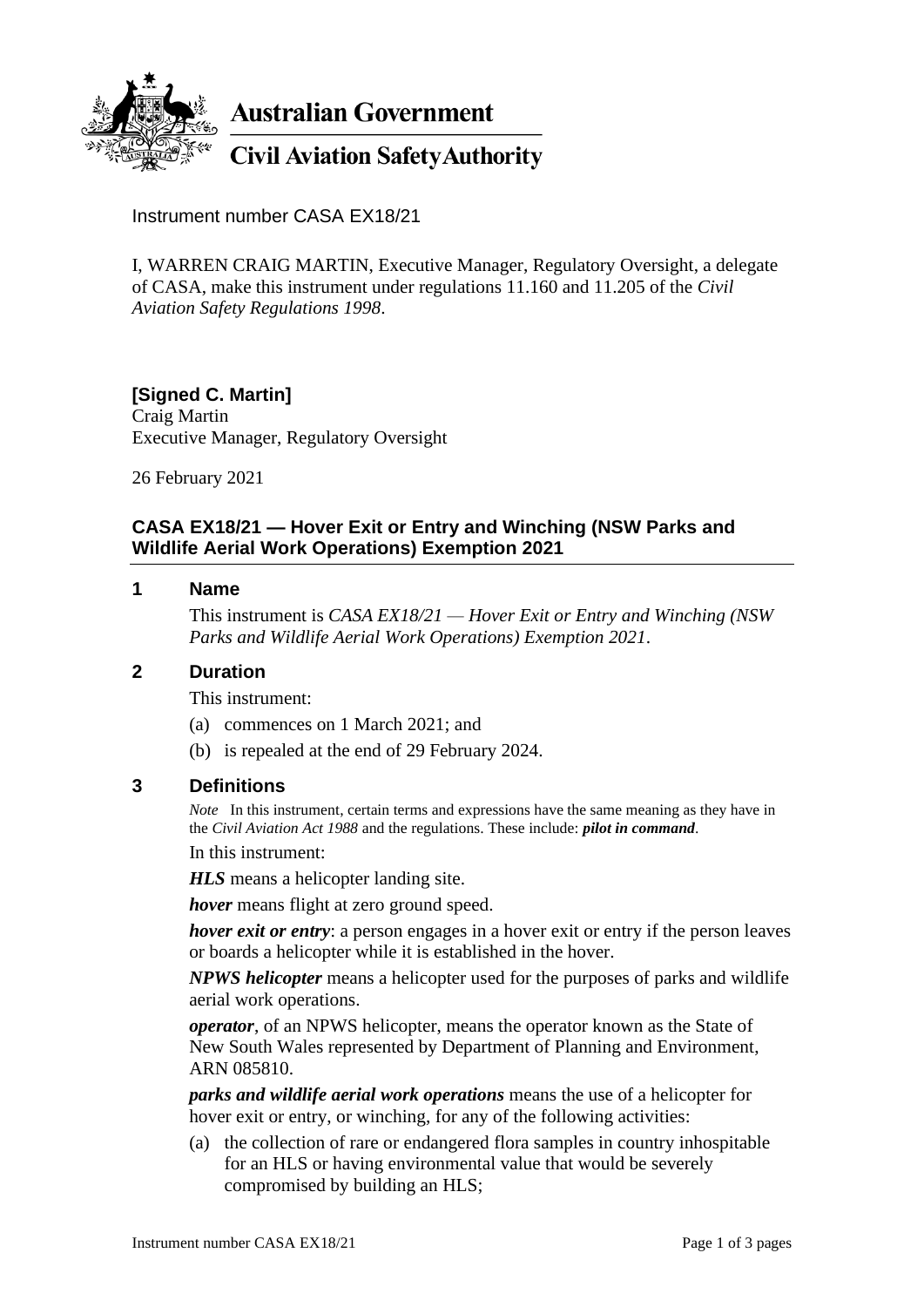- (b) the collection of samples from feral animals for disease control where a helicopter landing is not practicable;
- (c) the control of noxious plants in places where a helicopter landing is not practicable;
- (d) infrastructure construction in areas where construction of an HLS is not practicable.

*winching* has the meaning given by Civil Aviation Order (*CAO*) 29.11.

#### **4 Application**

This instrument applies in relation to the operator (and its personnel) when using NPWS helicopters for parks and wildlife aerial work operations.

#### **5 Exemptions**

- (1) The operator and pilot in command of an NPWS helicopter used for parks and wildlife aerial work operations involving hover exit or entry are exempt from compliance with subregulation 151 (1) and paragraph 251 (1) (c) of CAR. *Note* This subsection only covers hover exit or entry: CAO 29.11 gives similar authorisations in relation to winching.
- (2) The operator and pilot in command of an NPWS helicopter used for parks and wildlife aerial work operations are exempt from compliance with subregulations 250 (1) and (1A) of CAR, respectively, but only to the extent that a person is permitted to be carried on:
	- (a) the undercarriage of the aircraft; or
	- (b) any part of the aircraft that is not designed for the accommodation of the crew or passengers; or
	- (c) anything attached to the aircraft.
- (3) Each crew member and passenger of an NPWS helicopter used for parks and wildlife aerial work operations is exempt from compliance with subparagraph 3.1 (c) of CAO 20.16.3.
- (4) The operator, and each crew member and passenger, of an NPWS helicopter used for parks and wildlife aerial work operations is exempt from compliance with paragraph 4.1 of CAO 20.16.3 to the extent that the provision requires the person to wear a safety harness, or a seat belt where a safety harness is not fitted, when the aircraft is flying at a height less than 1 000 feet above the terrain.
- (5) The operator and pilot in command of an NPWS helicopter used for parks and wildlife aerial work operations involving winching are exempt from compliance with paragraph 5.1 of CAO 29.11.

## **6 Conditions**

- (1) The operator of an NPWS helicopter must ensure that the following conditions are complied with when carrying out parks and wildlife aerial work operations under section 5:
	- (a) hover exit or entry may only be conducted at a location where normal landing is not practicable;
	- (b) winching may only be conducted at a location where normal landing or hover exit or entry is not practicable;
	- (c) winching may only be conducted over an operating area if it is clear of: